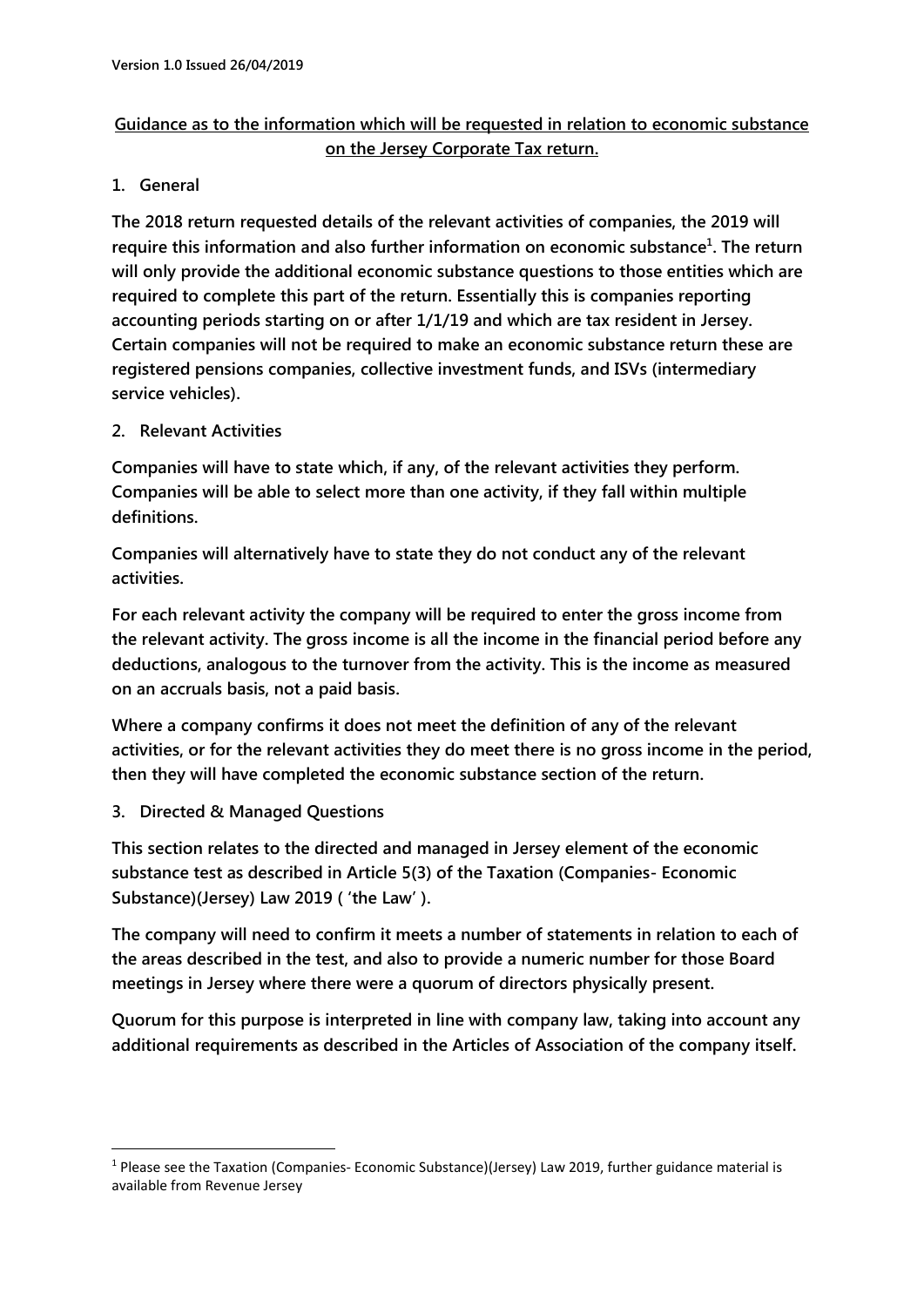**4. Identifying the specific Core Income Generating Activities ("CIGA") performed.**

**For each relevant activity declared the company will be presented with a list of all the CIGA as set out in the Law to declare which are performed as part of its relevant activities. The company must tick all the CIGA which form part of its relevant activities.**

**In addition there is an 'other' box, which if ticked will open a text box for details to be entered.**

**For a Holding Company Business, companies will not be required to declare the CIGA as there is only one in the Law.**

**5. Relevant Activities General Information.**

**In respect of each relevant activity the company will be required to provide the following general information in respect of this activity;**

**5.1. Accounting Profits attributable to the relevant activity in the financial period.**

**For a company where the relevant activities are the whole of its activities this will be the same as entered earlier in the corporate tax return, other companies will need to calculate this figure.**

**5.2. Number of employees ( or equivalent ) in Jersey.**

**This is measured in full time equivalents ('FTEs'), and looks at all those in Jersey, whether the company's employees or another entities working on the relevant activities.**

**5.3. Number of employees with reportable qualifications**

**Again measured in FTEs this will be a subset of the figure above, the definition of what constitutes reportable qualifications is published at [the end of this](#page-3-0) guidance.**

**5.4. Premises address in Jersey**

**These are the address(es) of the premise(s) used in the relevant activity, and can be those of another entity.**

**5.5. Total gross expenditure in Jersey**

**This is the total expenditure incurred by the Jersey resident company on the relevant activity less any sums expended by ( attributed to ) any overseas Permanent Establishment of the resident company.**

**5.6. Total gross expenditure incurred on outsourcers in Jersey.**

**This is a subset of the total gross expenditure in Jersey, and includes all expenditure on outsourcing providers in the financial period who provided their services in Jersey, the outsourcing includes any activities. If expenditure has been incurred further questions will be required – see Further outsourcing questions.**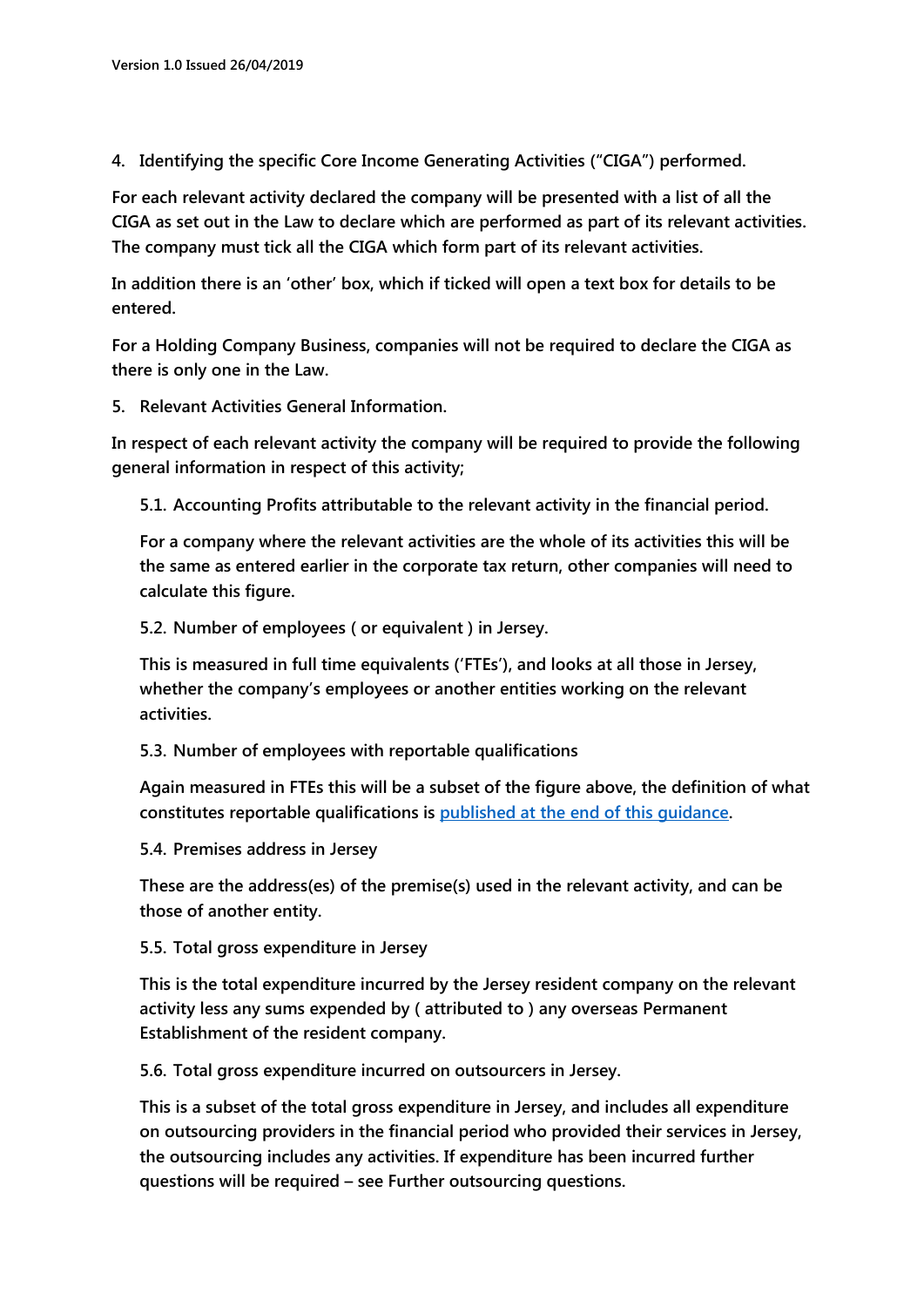**5.7. Does the company meet the test for substance under Article 5 of the Law in respect of this activity.**

**The company must declare if, on its own analysis, it has met the economic substance test in respect of this activity.**

**6. Further outsourcing questions**

**These questions relate to expenditure on outsourcing providers, and seek to gather further information.**

**The initial question clarifies if any of the activities outsourced would constitute the outsourcing of one or more CIGA. If the activities outsourced are not a CIGA then this section is complete.**

**Where one or more CIGA have been outsourced, the company will have to provide for each of these outsourcing providers.**

- **The name,**
- **the total expenditure,**
- **either their TIN or address,**
- **and confirmation if the figures in the return for employees and premises include this outsourcing providers employees or premises.**
- **7. Further questions for High Risk IP companies**

**All companies with a relevant activity of IP Holding Company will be required to state if they are a high risk IP company.**

**Those which confirm this, or where other entries on the return suggest they are a high risk IP company will have to provide details of their ;**

- **Immediate Parent**
- **Ultimate Parent, and**
- **Ultimate Beneficial Owner**

**The company will then be reminded that they should be attaching additional evidence to rebut the presumption that the economic substance test is failed.**

**8. End of Information Filing Requirement - This ends the specific economic substance questions – the corporate tax return also has a 'free text' box where additional information can be entered if required, and additional documents can be always be submitted if required.**